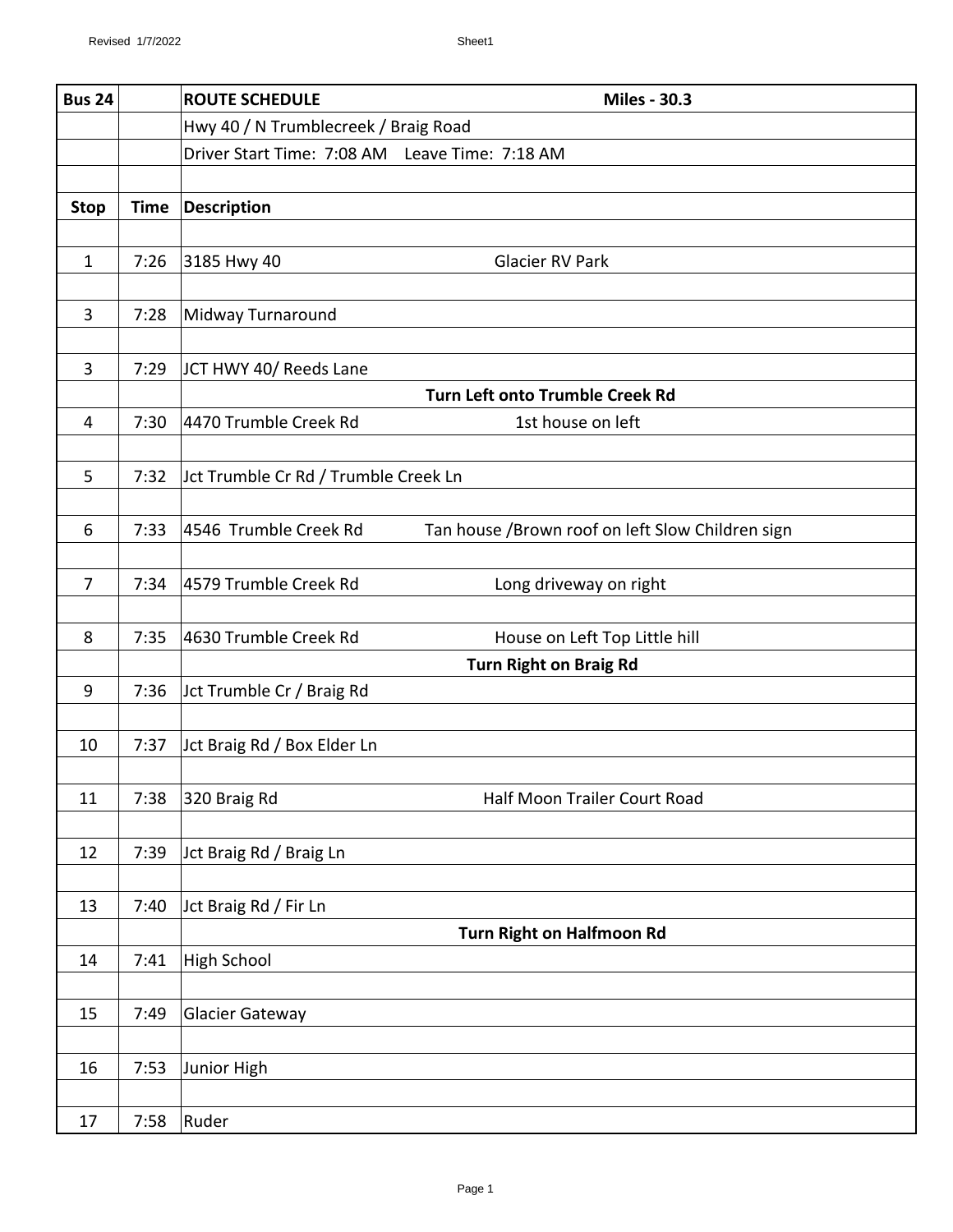| 18               | 8:04        | <b>Bus Barn</b>                                                           |
|------------------|-------------|---------------------------------------------------------------------------|
|                  |             |                                                                           |
|                  |             |                                                                           |
| <b>Bus 24</b>    |             | <b>ROUTE SCHEDULE</b>                                                     |
|                  |             | Hwy 40 / N Trumble Creek / Braig Road                                     |
|                  |             | Driver Start time: 2:50 PM<br>Leave Time: 3:00 PM                         |
|                  |             |                                                                           |
| <b>Stop</b>      | <b>Time</b> | <b>Description</b>                                                        |
| $\mathbf{1}$     | 3:15        | High School                                                               |
|                  |             |                                                                           |
| $\overline{2}$   | 3:20        | <b>Glacier Gateway</b>                                                    |
|                  |             |                                                                           |
| 3                | 3:30        | Junior High                                                               |
|                  |             |                                                                           |
| 4                | 3:35        | Ruder                                                                     |
|                  |             |                                                                           |
| 5                | 3:43        | 3185 Hwy 40<br><b>Glacier RV Park</b>                                     |
|                  |             |                                                                           |
| 6                | 3:45        | Midway Turnaround                                                         |
|                  |             |                                                                           |
| $\overline{7}$   | 3:46        | JCT HWY 40/ Reeds Lane                                                    |
|                  |             | Turn Left onto Trumble Creek Rd                                           |
| 8                | 3:47        | 4470 Trumble Creek Rd<br>1st house on left                                |
| $\boldsymbol{9}$ | 3:49        | Jct Trumble Creek Rd / Trumble Creek Ln                                   |
|                  |             |                                                                           |
| 10               | 3:50        | 4546 Trumble Creek Rd<br>Tan house /Brown roof on left Slow Children sign |
|                  |             |                                                                           |
| 11               | 3:51        | 4579 Trumble Creek Rd<br>Long driveway on right                           |
|                  |             |                                                                           |
| 12               | 3:52        | 4630 Trumble Creek Rd<br>House on Left Top Little hill                    |
|                  |             | <b>Turn Right on Braig Rd</b>                                             |
| 13               | 3:53        | Jct Trumble Cr / Braig Rd                                                 |
|                  |             |                                                                           |
| 14               | 3:54        | Jct Braig Rd / Box Elder Ln                                               |
|                  |             |                                                                           |
| 15               | 3:55        | 320 Braig Rd<br>Half Moon Trailer Court Road                              |